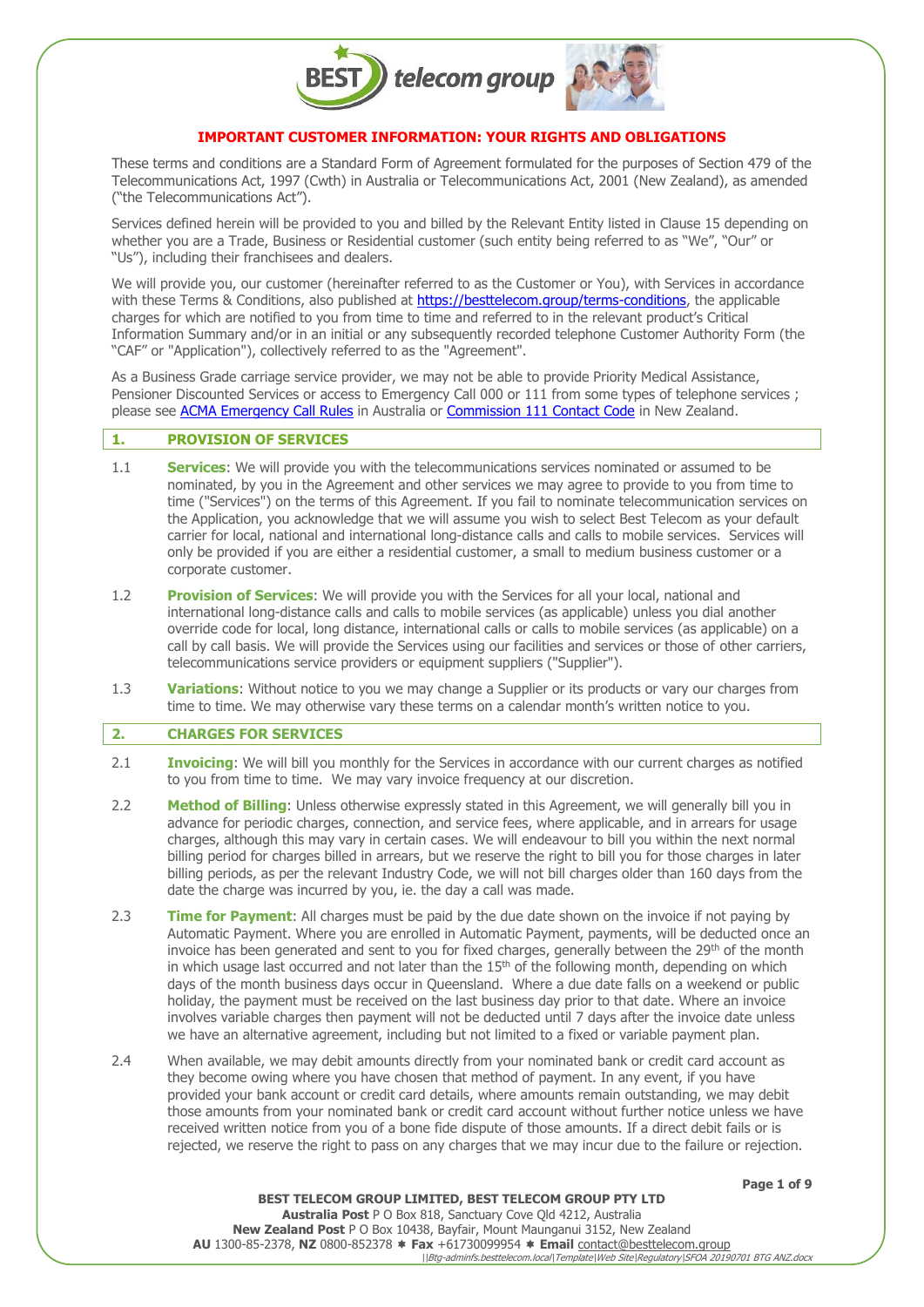

## 2.5 **Our charges to you**:

In Standard Fees described on the relevant product Critical Information Summary, the following types of charges may also be billed to you via us.

- (a) **Feature and Pass-through Charges** We may pass on any charges another Supplier charges to us (including increases and special one-off or recurring feature charges) without notice to you for optional features or charges that you request by use of the handset, i.e. Call Return, Message Bank (include provision and access of message).
- (b) **Calls to Premium Numbers** (refer to the Provider of these services for their advertised Rates) - Numbers for these lines usually start with 188X, 19X 190X or an international number, e.g. 0011. They can also be accessed through another provider by dialling the override code followed by the premium phone number. We do not provide any premium call services, and we do not add any additional charges for dialling premium services. Premium charges that appear on your bill are simply passed on from the third-party service provider. You are responsible for the cost of any calls made from your phone, including calls made by family and friends, even without your knowledge. You have certain rights to dispute premium call charges, and in some case, your liability to pay for these charges may only apply following an investigation by the relevant content provider.

Before using a Premium Service, always check the costs incurred by the provider. It also helps to keep track of how many calls you make, how long they last, and how often you access these services - you can monitor calls on your Best Telecom phone service via [https://client.besttelecom.group.](https://client.besttelecom.group/) Costs can add up quickly, and failure to pay a legitimate bill could affect your phone service and even credit rating.

- 2.6 **Other Charges in Australia or New Zealand**: You will pay us in accordance with clause 2.5 any charge which any other Supplier or other person renders to us:
	- (a) if you approach that other Supplier or person directly, or otherwise than through us; or
	- (b) for connection or initiation of any Service or for cancellation of any Service (including Port Out to another network).

Note, where a transfer of a fixed wire (PSTN, ISDN or VoIP/SIP) service is requested and that service is not already billing and/or immediately active on our carrier's network, ie. it is provided through another a carrier and billed by them or an approved reseller, a connection charge of \$77 per number will apply for connection of those services to our carrier's network.

- 2.7 **Billing from other Suppliers**: If you use an override code to access services offered by another Supplier, you will be billed by that Supplier for charges you incur unless we have a separate arrangement in place for the Supplier to charge us directly, in which case we will pass on the charges to you in accordance with clause 2.5.
- 2.8 **Late Payment Fee**: We reserve the right to charge a Late Payment Fee on any part of the charges not paid to us by the due date. A Late Payment Fee will be charged from the due date until payment at a rate of the greater of:
	- (a) 3% of the outstanding balance; or,
	- (b) a flat rate of \$10 per month.

You may avoid a Late Payment Fee by requesting an extension of time to pay. This would usually occur where either you have not received your Invoice and have advised us before the due date or where genuine hardship exists. Where hardship exists, we may reduce your services, including but not limited to access to long distance calls, to minimise you incurring further debt to and assist you to catch up with your payment obligations to us.

2.9 **Suspension**: We reserve the right to suspend provision of Services to you, where charges owing to us or any amount owing under this clause remain outstanding after 30 days, unless we have received written notice from you of a bona fide dispute of those charges. If we suspend or terminate the Services for unpaid charges or any other reason, subsequent reconnection may incur a connection fee of \$149.

**Page 2 of 9**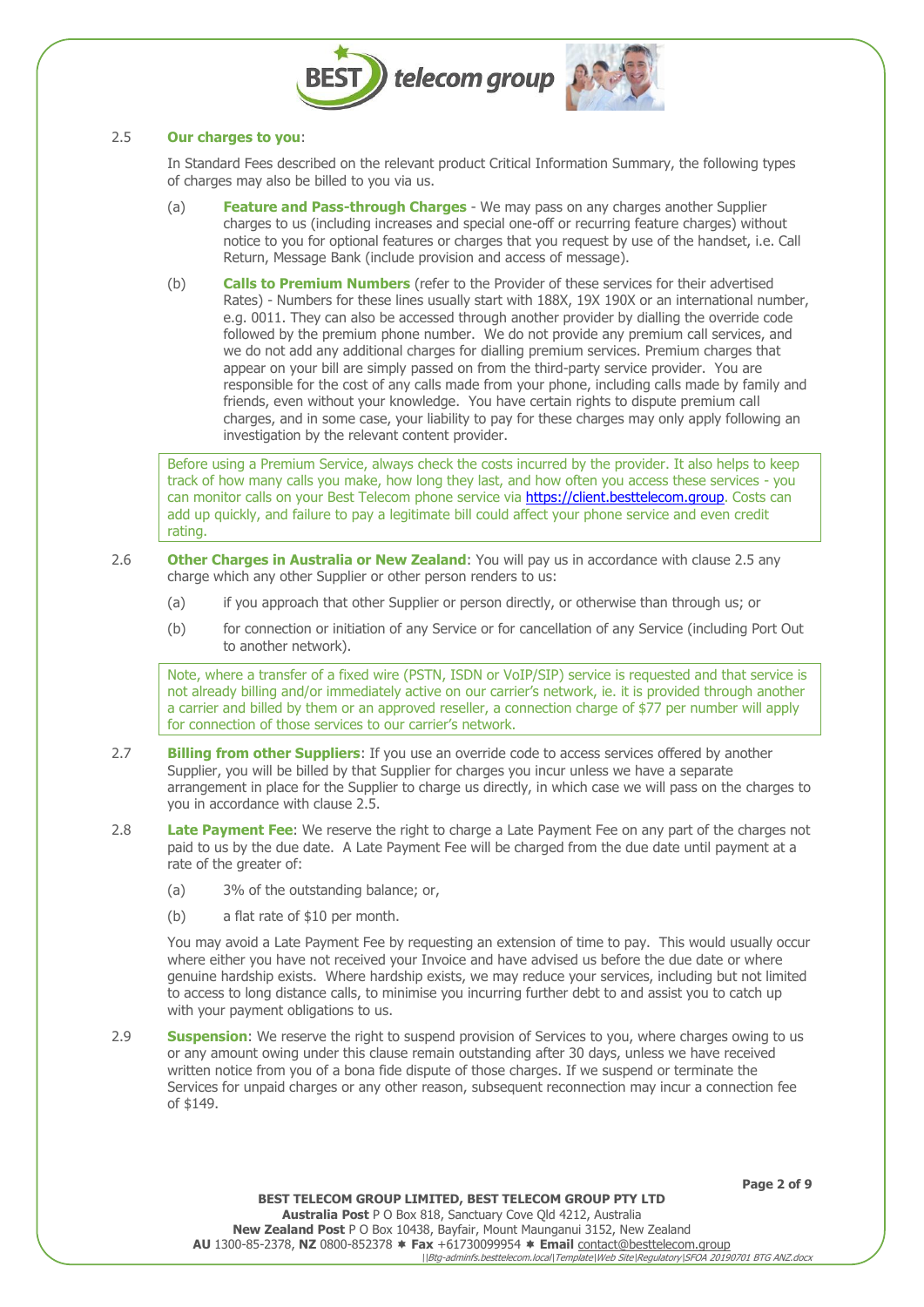

- 2.10 **Barring**: We reserve the right to bar provision of Services to you, where charges remain outstanding past the due date as stated on your invoice, your unbilled calls exceed your credit limit with us, or we become aware of unusual calling patterns.
- 2.11 **Unclaimed amounts**: If your account is terminated, and monies are owed to you by us, we will notify you of these amounts. In the event you do not claim those monies within 3 months of being notified we will retain the money and you agree that you will have no further claim in relation to those monies.
- 2.12 **Costs incurred in Recovery of Overdue Amounts**: If we incur costs in recovering overdue amounts from you, including (without limitation) mercantile agents' costs, disconnection of services costs, costs incurred in commencing legal action such as service fees and search fees, we reserve the right to recover all these amounts from you in addition to the overdue amounts.
- 2.13 **Dishonoured payments**, including returned cheques, returned Direct Debits, or declined recurring Credit Card transactions: We reserve the right to terminate the Agreement without notice to you in the event:
	- (a) you have not paid amounts owing to us in accordance with this clause; and
	- (b) a dishonoured payment provided by you in payment of that invoice is dishonoured without a valid explanation being provided by you.

We will also charge you a dishonour fee of \$10 if a cheque or Direct Debit is used to pay a bill and is subsequently dishonoured.

- 2.14 **Security Bond**: We may require you to lodge a security bond as a condition of us providing Services to you. You authorise us to deduct from that bond any amounts remaining owing to us 30 days after the date of an invoice. If you have paid all our invoices on time for 12 consecutive months, we may either refund the bond or credit it to your account. The amount of the security bond will be no greater than the credit limit described in clause 2.15.
- 2.15 **Credit Limit**: We may from time to time set a credit limit for the provision of the Services to you. You will be notified of this credit limit and any variation thereof.
- 2.16 **GST**: Unless expressly stated otherwise, the charges payable for the Services under this Agreement are inclusive of GST. Where the charges are expressed to be exclusive of GST, the Customer must pay to Best Telecom in addition to the charges for the Services, an amount equal to any GST payable on the supply of the Services. That additional amount is payable at the same time as any part of the charges for the Services is payable. Best Telecom will issue a tax invoice to the Customer for the supply of those Services at or before that time.

# **3 PERIOD OF AGREEMENT**

- 3.1 **Commencement of Agreement**: This Agreement starts when you sign the Application, complete a voice recording, or when you first access our Services after receipt of these terms and conditions and continues until terminated on a calendar month basis.
- 3.2 **Commencement of Services**: The provision of Services commences when your accounts are transferred from your current Supplier to us and upon completion of installation of any necessary equipment and any other arrangements with another Supplier for the provision of the Services have been completed.
- 3.3 If the Agreement is a non-fixed length agreement, we will provide the service to you in accordance with the Agreement until the Service is cancelled in accordance with Clause 9.1 or 9.2 below.
- 3.4 (a) For fixed-length agreements, this contract will continue:
	- (i) for the fixed term of the contract; and
	- (ii) until it is terminated in accordance with Clause 9.1 or 9.2.
	- (b) If the Agreement is a fixed-length agreement and neither you nor we cancel the service at the end of the fixed term the agreement becomes a non-fixed length agreement, and we will continue to supply the Service to you on a month-to-month basis in accordance with the Agreement. If you do not wish to continue to use the Service on a month-to-month basis after the end of the fixed term of your Agreement you must inform us, in accordance with clause 9.1 below, by giving us a calendar months' notice in writing, before the end of the minimum term, that you wish to cancel the service at the end of the fixed term.

**Page 3 of 9**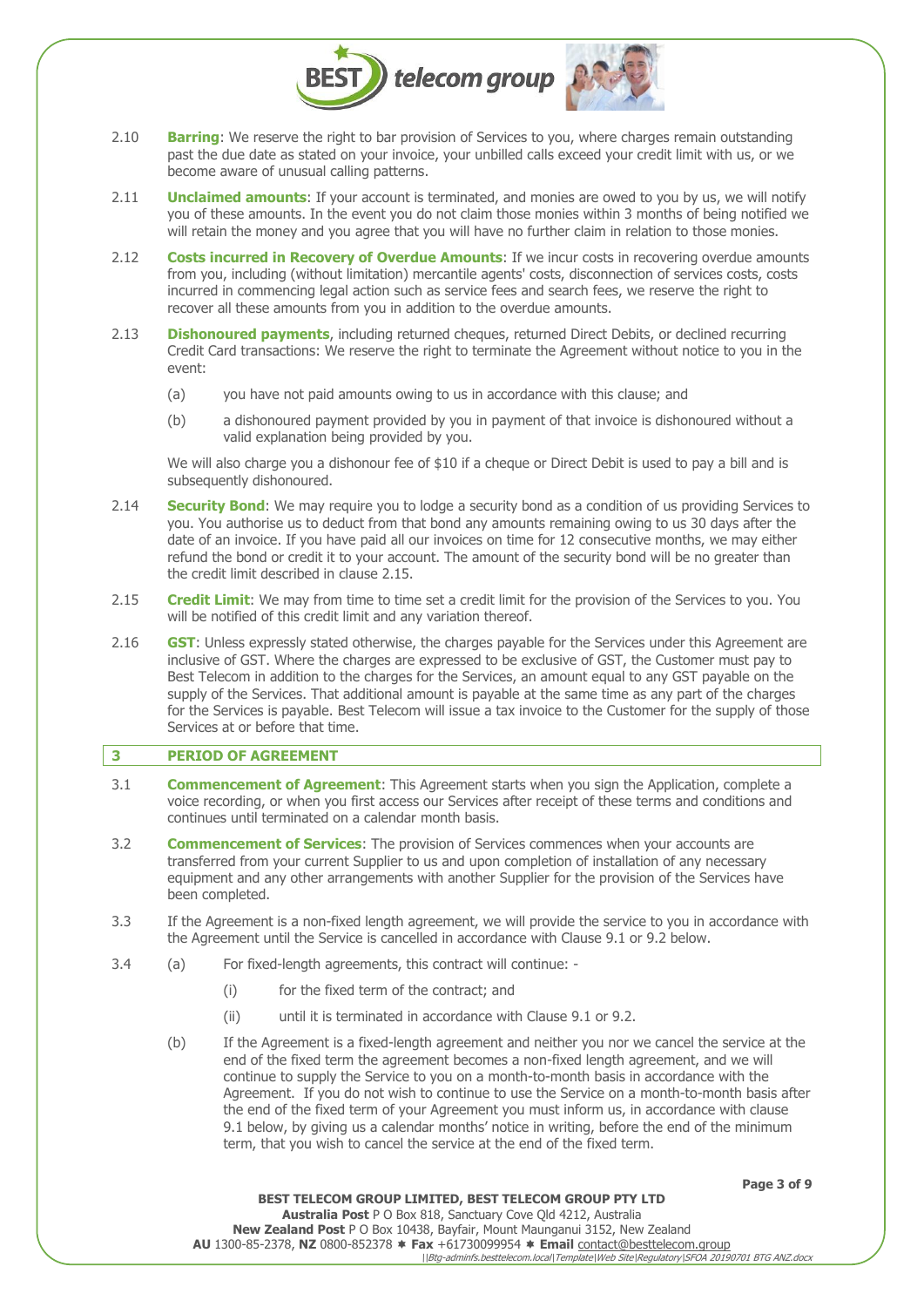

- (c) We will not be able to automatically renew the Agreement for the same duration as the initial Contract period for a fixed term contract without your written consent, EXCEPT where you are NOT paying us in whole by cash, cheque, credit card, money order, direct debit, bPAY or via Australia Post, i.e. services paid in whole or part with Bartercard or subscription services such as Domain Names, Hosting, etc.
- (d) Services paid for in whole or part using a Digital (non-fiat) Currency, such as Bartercard, Qoin or any Crypto Currency that we may accept, are subject to additional business rules, which are published at [https://besttelecom.group/bartercard-terms-and-conditions/,](https://besttelecom.group/bartercard-terms-and-conditions/) including but not limited to prepayment of the services for contract term.

#### **4 TRANSFER OF SERVICES TO US**

- 4.1 Changing your current arrangements: If in providing the Services, we need to change your arrangements with your current Supplier, then we will do so in accordance with this clause.
- 4.2 Transfer to us: By signing this Agreement you:
	- (a) authorise us to sign on your behalf and in your name forms of authority to your current Supplier to transfer your accounts into our name; and
	- (b) authorise your current Supplier of telecommunications services to transfer to us all telecommunications services relating to the telephone numbers transferred to us; and
	- (c) will remain responsible for all amounts owing to your current Supplier of telecommunications services for any services they supply, or have supplied, to you.
- 4.3 **Credits**: If your current Supplier credits us with any amount concerning services provided before the date of transfer, we will credit that amount to your account.
- 4.4 **Charges for Transferred Services**: If your current Supplier raises a proper charge relating to a service it provided to you before the commencement of Services under clause 3.2, we will advise you accordingly, and you must pay your current Supplier that amount. If you dispute the amount claimed, you must notify us in writing.
- 4.5 **Indemnity**: We will not accept any liability for any amounts owing by you to your current Supplier for services which your current Supplier provided to you prior to the commencement of Services under clause 3.2. You must indemnify us against any claims made by your current Supplier to us in relation to any such amounts.

# **5 TRANSFER OF SERVICES FROM US TO ANOTHER SUPPLIER**

- 5.1 **Transfer**: If in the future you ask us to transfer any of the Services to another Supplier, then you remain responsible to us for amounts payable prior to the transfer, and you will immediately pay us that amount on receipt of our invoice.
- 5.2 If after the transfer you elect to use any of our Services using an override code, you agree to pay us for any charges incurred for those Services.
- 5.3 **Termination of Services**: The provision of Services ceases when we transfer those accounts to another Supplier.
- 5.4 **Billing**: We will endeavour to bill you for those Services within the next normal billing period, but we reserve the right to issue subsequent invoices in relation to unbilled fees and charges.
- 5.5 **Dispute**: If we become aware of other proper charges (including fees payable to any other Supplier) for those Services up to the date of transfer, or we resolve any dispute so that any liability of ours relating to those Services is quantified, then you will immediately pay us all such amounts on receipt of our invoice.
- 5.6 **Credits**: We will credit you with any amount credited to us by another Supplier for those Services provided up to the date of transfer or the end of the month in which Cancellation Notice expires, whichever the later.

# **6 PERSONAL INFORMATION**

6.1 We may collect personal information about you ("your personal information")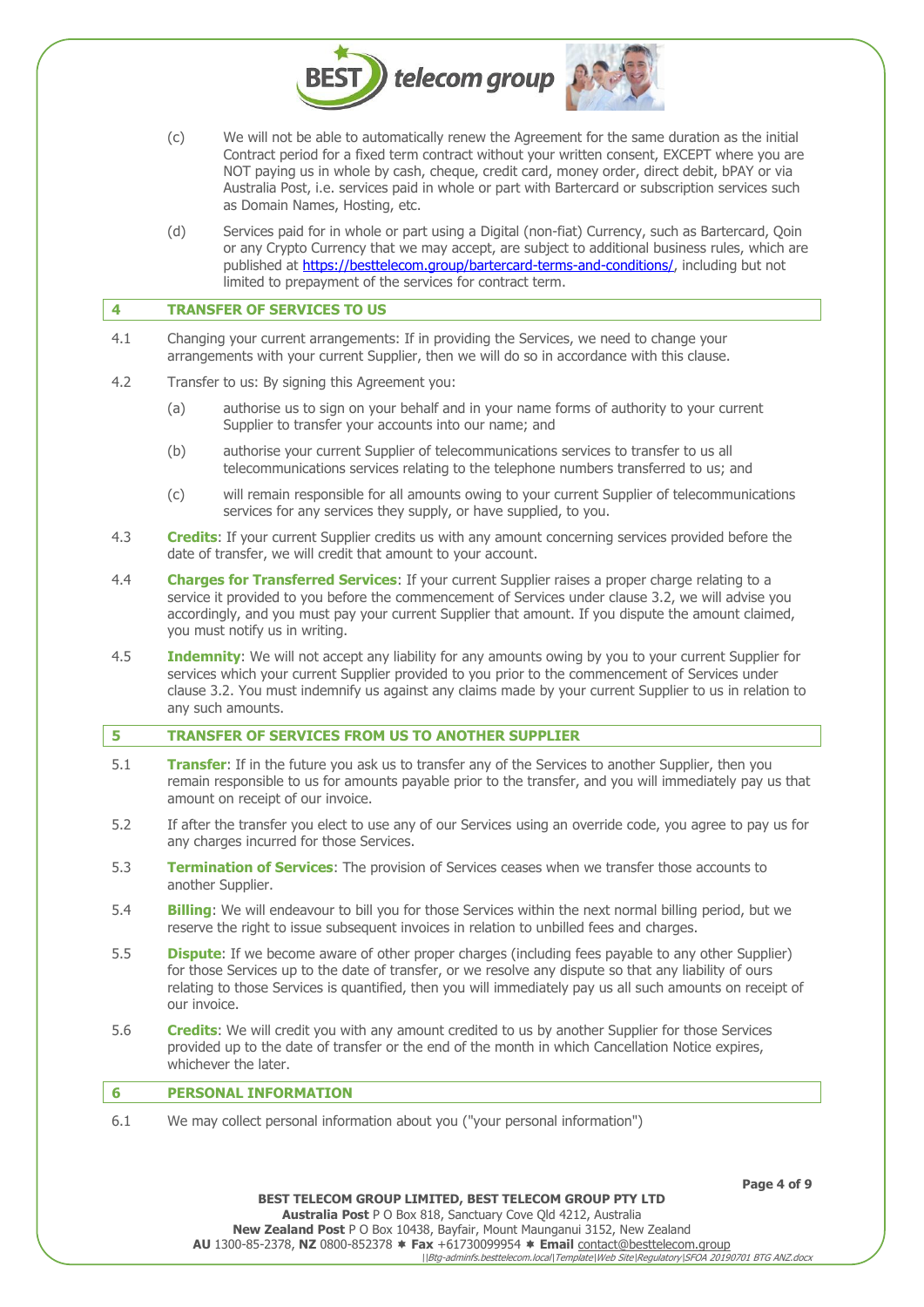

- 6.2 You acknowledge and agree that:
	- (a) we may collect your personal information from you or (subject to the requirements of Part IIIA of the Privacy Act) from a credit provider or credit reporting agency. If we do not collect your personal information, we may not be able to provide the Services to you
	- (b) we may use your personal information:
		- (i) to assess any application by you for credit or commercial credit to be provided by us;
		- (ii) to collect payments that are overdue in respect of any credit or commercial credit provided by us;
		- (iii) to provide the Services to you (including the investigation or resolution of disputes relating to any Services provided to you) and to provide credit or commercial credit to you in respect of the Services;
		- (iv) as otherwise authorised or required by law.
	- (c) at any time, we may disclose your personal information to a credit reporting agency:
		- (i) to obtain a consumer credit or a commercial credit report about you;
		- (ii) to allow the credit reporting agency to create or maintain a credit information file containing information about you.

The information we disclose to a credit reporting agency will be limited to identity particulars about you, the fact that you have applied for credit and the amount, the fact that we are a current credit provider to you, loan repayments that are more than 60 days overdue and for which debt collection action has started, information that in our opinion you have committed a serious credit infringement (that is, acted fraudulently or shown an intention not to comply with your credit obligations), and cheques drawn or direct debits authorized by you for \$100 or more which have been dishonoured more than once

- (d) we may also disclose your personal information to:
	- (i) other credit providers named in a consumer credit report we obtain from a credit reporting agency about you for the purposes of:
		- (A) assessing any application by you for credit or commercial credit or your credit worthiness;
		- (B) notifying other credit providers of a default by you; and
		- (C) exchanging information with other credit providers as to the status of any credit or commercial credit provided by us where you are in default with those other credit providers;
	- (ii) other Suppliers for the purpose of enabling us to provide the Services to you (including the investigation and resolution of disputes or complaints concerning the provision of the Services);
	- (iii) government agencies or individuals appointed by a government (including the Telecommunications Industry Ombudsman and Australian Communications and Media Authority) responsible for the investigation and resolution of disputes or complaints concerning your use of the Services for the purpose of enabling investigation and resolution of those disputes or complaints;
	- (iv) government agencies or individuals appointed by a government (including the Telecommunications Industry Ombudsman, Australian Communications Authority or TDR New Zealand) responsible for the investigation and resolution of disputes or complaints concerning your use of the Services for the purpose of enabling investigation and resolution of those disputes or complaints;
	- (v) other entities with whom we have established or will establish an affinity program to enable you to participate in the affinity program;
	- (vi) other entities who provide services to us related to the provision of the Services to you (including SMS, a mail house and resellers (or contractors engaged by resellers)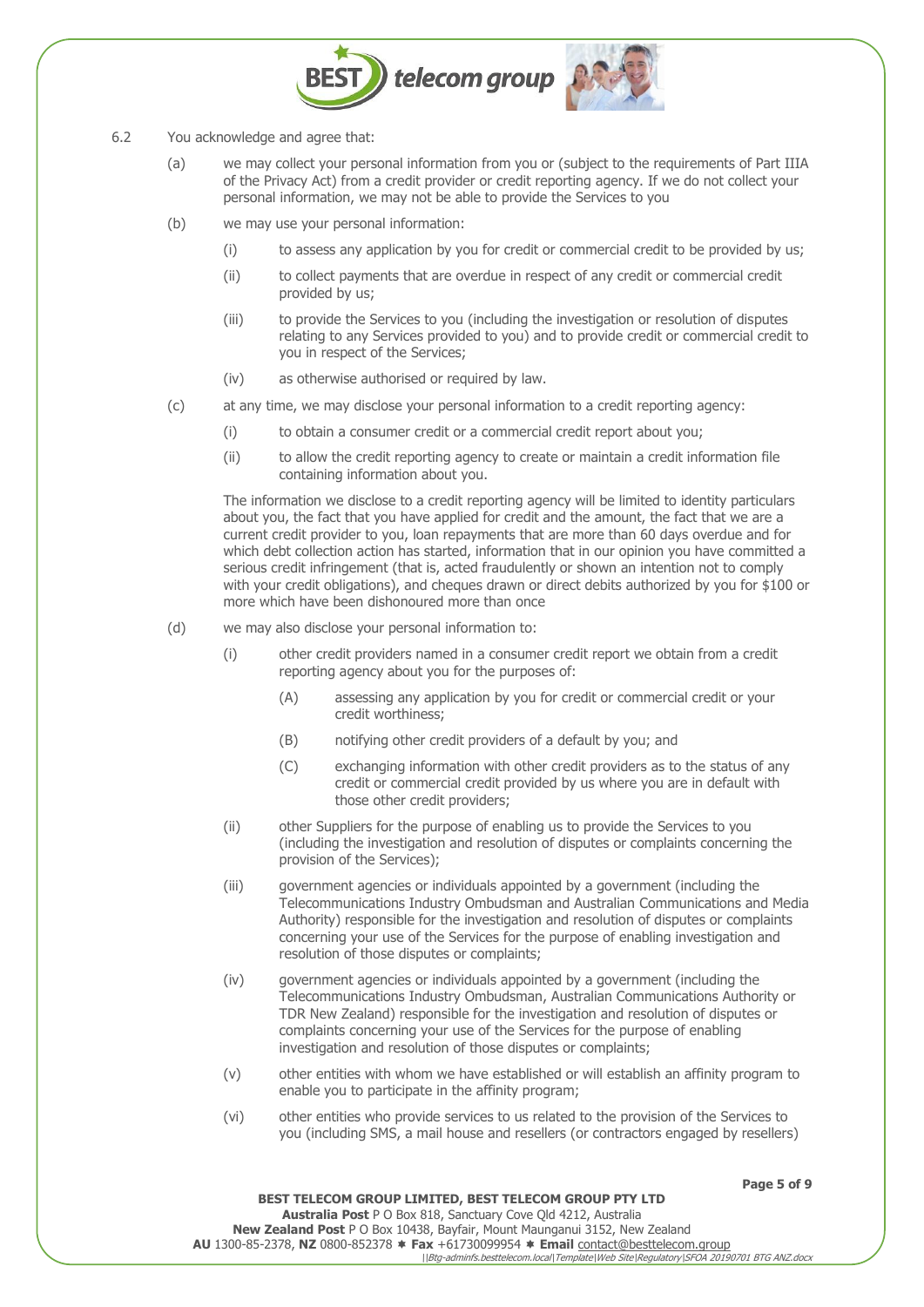

to enable them to provide those services to us or administer payment arrangements in connection with those services.

- 6.3 If required by law, we will provide you with access to your personal information that we have in our possession upon request.
- 6.4 If you change your address or other billing contact details, you must notify us within 14 days.

# **7 YOUR COMPLIANCE**

- 7.1 **Compliance**: You will ensure that you always comply with all laws and obligations, including licence conditions, applicable to the Services and their use.
- 7.2 You will not use the Service to transmit or publish any material which is defamatory of any person, or any material in breach of copyright or any obligations of confidentiality, or otherwise in breach of any law, and you will indemnify us for any loss or expense we suffer because of you doing so.

# **8 EQUIPMENT SUPPLIED TO YOU**

- 8.1 **Maintenance**: You are responsible for maintaining any equipment supplied by us or a Supplier. You indemnify us or the Supplier against any loss or damage to the equipment unless it is due to fair wear and tear.
- 8.2 **Interference**: You will ensure that any equipment supplied to you, facilities and connections used in providing the Services, are not altered, maintained, repaired, or connected to or disconnected from any power source or line except by a person approved by us.
- 8.3 **Access**: We, or a person approved by us, may require access to your premises from time to time in connection with the provision and maintenance of equipment or Services. If you do not own the premises, you must obtain the owner's permission for access and warrant to us that you have such permission. You indemnify us, or any serviceman approved by us, against a claim by the owner of the premises in relation to such entry on the premises. If you do not provide access as we reasonably request, we may limit, suspend, or cancel the Services.
- 8.4 **Return**: On the termination of this Agreement for any reason, you must return any equipment to us or the relevant Supplier, or make it available for collection, in accordance with our instructions. If you fail to return the equipment or make it available for collection:
	- (a) if the equipment is ours, we may recover the value of the equipment, and the cost of recovering the equipment, from you as a debt due; or
	- (b) if the equipment is a Supplier's, you must indemnify us against any claims made by the Supplier in relation to the equipment

# **9 TERMINATION**

- 9.1 **Termination**: Either of us may terminate the Agreement (whether it is a non-fixed length agreement or a fixed-length agreement) by giving a calendar month's written notice to the other at any time. The notice to cancel the service will be effective on the date on which we receive that request. Where notice is not provided and/or short notice is provided, We may bill you in lieu of providing a calendar months' notice, as well as: -
	- (a) unbilled calls received to the date of receipt of your notice; and
	- (b) where a fixed term agreement is in place, the minimum monthly spend for the remaining whole months of the agreement; and
	- (c) the value of any hardware provided to you;
	- (d) for DSL services, a disconnection fee of \$110 per service.
- 9.2 **Immediate Termination**: We may terminate this Agreement immediately:
	- (a) you have breached this Agreement; or
	- (b) a provisional liquidator, liquidator, receiver or receiver and manager or any other administrator of your business or assets is appointed or if you enter any composition with your creditors; or
	- (c) you change your address or billing contract details without notifying us in accordance with clause 6.4

**Page 6 of 9**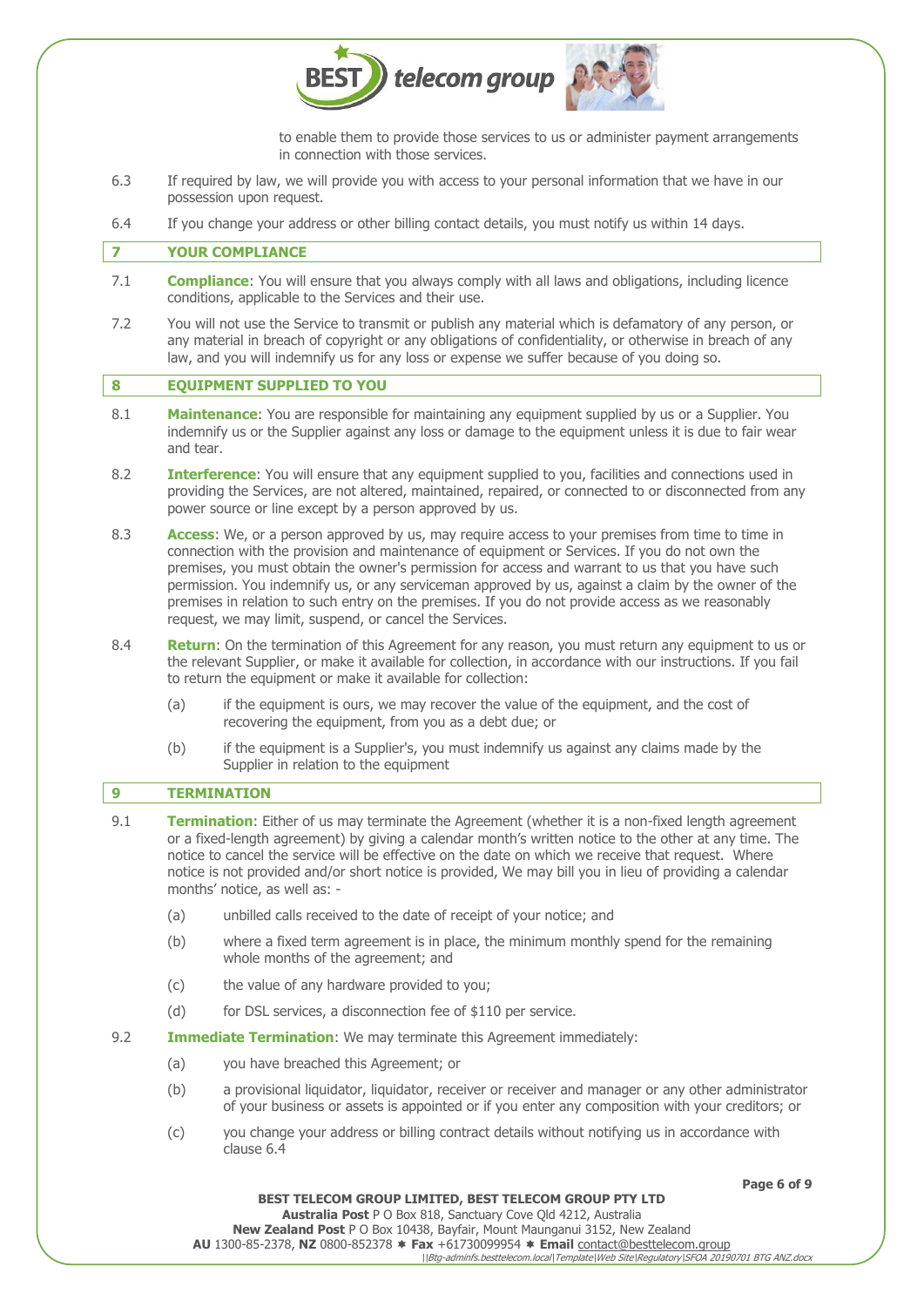

- 9.3 You remain liable for all charges payable under the Agreement in respect of Services up to the time of termination, as well as for charged incurred but notice available at the time of billing in accordance with clause 9.1.
- 9.4 If the Customer is an individual, in the event of the Customer's death, We reserve the right to terminate this Agreement without notice as soon as We become aware of the Customer's death. All outstanding charges under this Agreement must be paid by the Customer's estate. We may request a copy of Death Certificate as well as request you to complete a Change of Ownership in accordance with Clause 13.
- 9.5 We reserve the right to reject a cancellation notice including a transfer, or reverse churn, to another provider in the event that you have not provided notice in accordance with clause 9.1, you owe us money, or we have been unable to verify a request to cancel service with us.

#### **10 LIMITATION OF LIABILITY**

- 10.1 **Performance**: Because the performance of some Services may be affected by your levels of use, the levels of use of other users and of facilities related to providing the Services, we do not warrant that Services will be free of blockages, delays or faults of this kind and we will not be responsible for any loss or damage which may result.
- 10.2 **Warranties**: Except as provided in clause 10.1 and as required by law, and subject to clause 10.3, all terms, conditions, warranties, undertakings, inducements and representations, whether express or implied, statutory or otherwise, relating to the provision by us of the Services are excluded, and we will not be under any other liability in respect of any loss or damage (including consequential loss or damage) however caused (whether by negligence or otherwise) which may be suffered or incurred or which may arise directly or indirectly in respect of the Services.
- 10.3 **Limitation of Liability:** Our liability for any breach of any term, condition, warranty or under any remedy implied by law (which cannot be excluded), will be limited at our option to the repair or resupply of equipment or Services or the payment of the cost of having the equipment or Services resupplied.
- 10.4 **No Liability**: We have no liability to you or to any other person for:-
	- (a) acts or defaults of other Suppliers;
	- (b) faults or defects in Services which are caused to any material extent by your own conduct or misuse; or
	- (c) faults or defects that arise in telecommunication services not provided under this Agreement (even if they are connected, with our consent, to Services which we have arranged under this Agreement) which are due to incompatibility with the Services.

# **11 CONFIDENTIALITY**

- 11.1 We retain all intellectual property rights in any information relating to the Services, the design or operation of our network and other technical information relating to the provision of the Services ("Confidential Information").
- 11.2 You will keep the Confidential Information confidential and will not allow any written or electronically recorded material to be copied.
- 11.3 On the termination of this Agreement for any reason, you will return all Confidential Information to us. If you have destroyed these, or any of them, then you will give us a written declaration accordingly.
- 11.4 You will keep confidential the way we arrange Services under this Agreement, including our charges and discounts, and other financial information.
- 11.5 You will not use information which you acquire from us for any purpose unauthorised in writing by us or in any manner which may cause us loss, whether by way of damage to our reputation, financial loss or otherwise.

# **12 FORCE MAJEURE**

- 12.1 Subject to clause 14.7, we are not liable for:
	- (a) any delay in installing any Service,
	- (b) any delay in correcting any fault in any Service,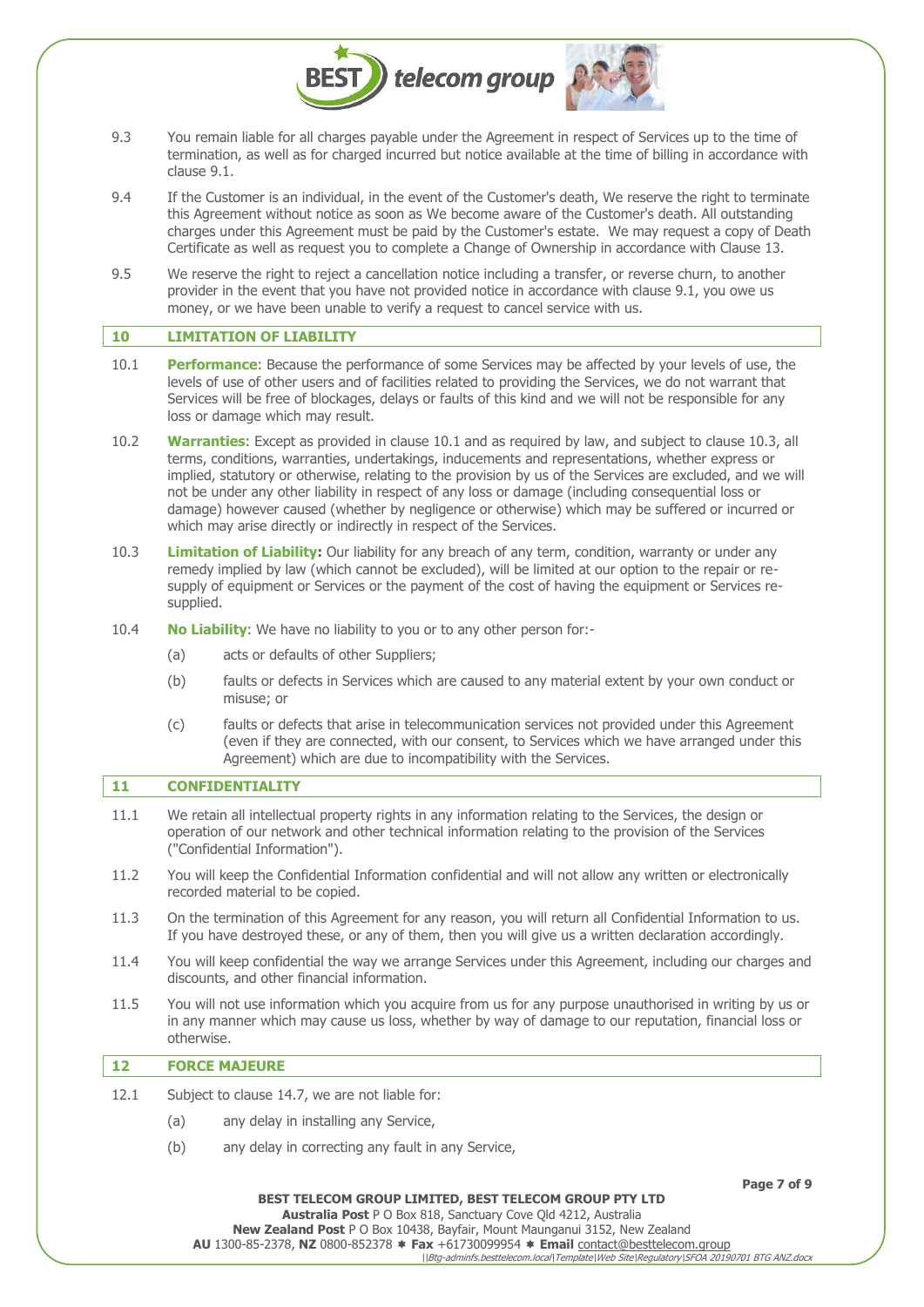- (c) failure or incorrect operation of any Service, or
- (d) any other delay or default in performance under this Agreement, if it is caused by any event reasonably beyond our control, including but not limited to war, accident, act of God, industrial action, embargo, delay or failure or default by any other Supplier.

telecom group

#### **13 CHANGE OF OWNERSHIP & ASSIGNMENT**

- 13.1 **Change of Ownership:** You will not assign, charge or otherwise deal with your rights under this Agreement except with our prior written consent using a Change of Ownership form, as provided herein: -
	- (a) At the time of lodgement of the Change of Ownership form, you must ensure that all monies due and payable by You to Us are paid.
	- (b) We reserve the right to accept any assignment if the assignee does not meet our usual credit criteria, including but not limited to verification of identification, transfer of business and general credit worthiness.
	- (c) You remain liable for all charges under the agreement until the assignment has been accepted by us in accordance with this clause. We may agree to back date an assignment where the assignee has consented to them same, including for payment of back dated charges.
- 13.2 We may, on 30 days' written notice, assign all our rights and obligations under this Agreement.

# **14 GENERAL & OTHER PROVISIONS**

- 14.1 **Information**: We may give to and receive from other Supplier's information about your account, including particulars of calls and call charges.
- 14.2 **Governing law**: This Agreement is governed by various State and Federal laws of Australia where prevailing, otherwise the laws of Queensland, or New Zealand. Where any part of this Agreement contravenes a law, the said part will void, but only to the extent of any conflict. For the avoidance of any doubt, Commonwealth Laws prevail over State Laws, which in turn prevail of Contract provisions, in that order.
- 14.3 **Entire Agreement**: This Agreement contains the whole understanding between us to the exclusion of any prior or collateral Agreement or understanding of any kind relating to the Services.
- 14.4 **No reliance**: You acknowledge that you enter into this Agreement entirely as a result of your own enquiries and that you do not rely on any statement, representation or promise by us or on our behalf not expressly set out in this Agreement.
- 14.5 **Release**: You accordingly release us and each of our officers, agents and advisers from all claims, suits and demands of every kind (including negligence) arising from the relationship of the parties concerning this Agreement before it was signed, and from the negotiations leading to it.
- 14.6 **Waiver**: The failure by either party to exercise any right or remedy under this Agreement in a timely manner does not constitute acceptance of the matter which gave rise to the right or remedy, nor that party's waiver of such right or remedy.
- 14.7 **Customer Service Guarantee**: To the extent applicable, the statutory Customer Service Guarantee (CSG) applies to the provision of Services under this Agreement, per [http://acma.gov.au/Industry/Telco/Carriers-and-service-providers/Obligations/about-the-customer](http://acma.gov.au/Industry/Telco/Carriers-and-service-providers/Obligations/about-the-customer-service-guarantee-carriers-service-providers-acma)service-quarantee-carriers-service-providers-acma. The CSG is exempt in certain instances, such as natural disaster, massive service outages or third-party related damage giving rise to a fault beyond a network boundary point.
- 14.8 **Standard Form of Agreement**: These terms and conditions have been formulated under of the Telecommunications Act.
- 14.9 **Cooling Off Period**: A 10 business day cooling off period applies where we approach you for the sale of services and a pre-existing relationship between You and Us did not exist, otherwise no cooling off period applies. For more information, refer to [https://www.accc.gov.au/consumers/sales](https://www.accc.gov.au/consumers/sales-delivery/telemarketing-door-to-door-sales)[delivery/telemarketing-door-to-door-sales](https://www.accc.gov.au/consumers/sales-delivery/telemarketing-door-to-door-sales) in Australia or <https://www.consumerprotection.govt.nz/general-help/consumer-laws/consumer-guarantees-act/> in New Zealand.

**Page 8 of 9**